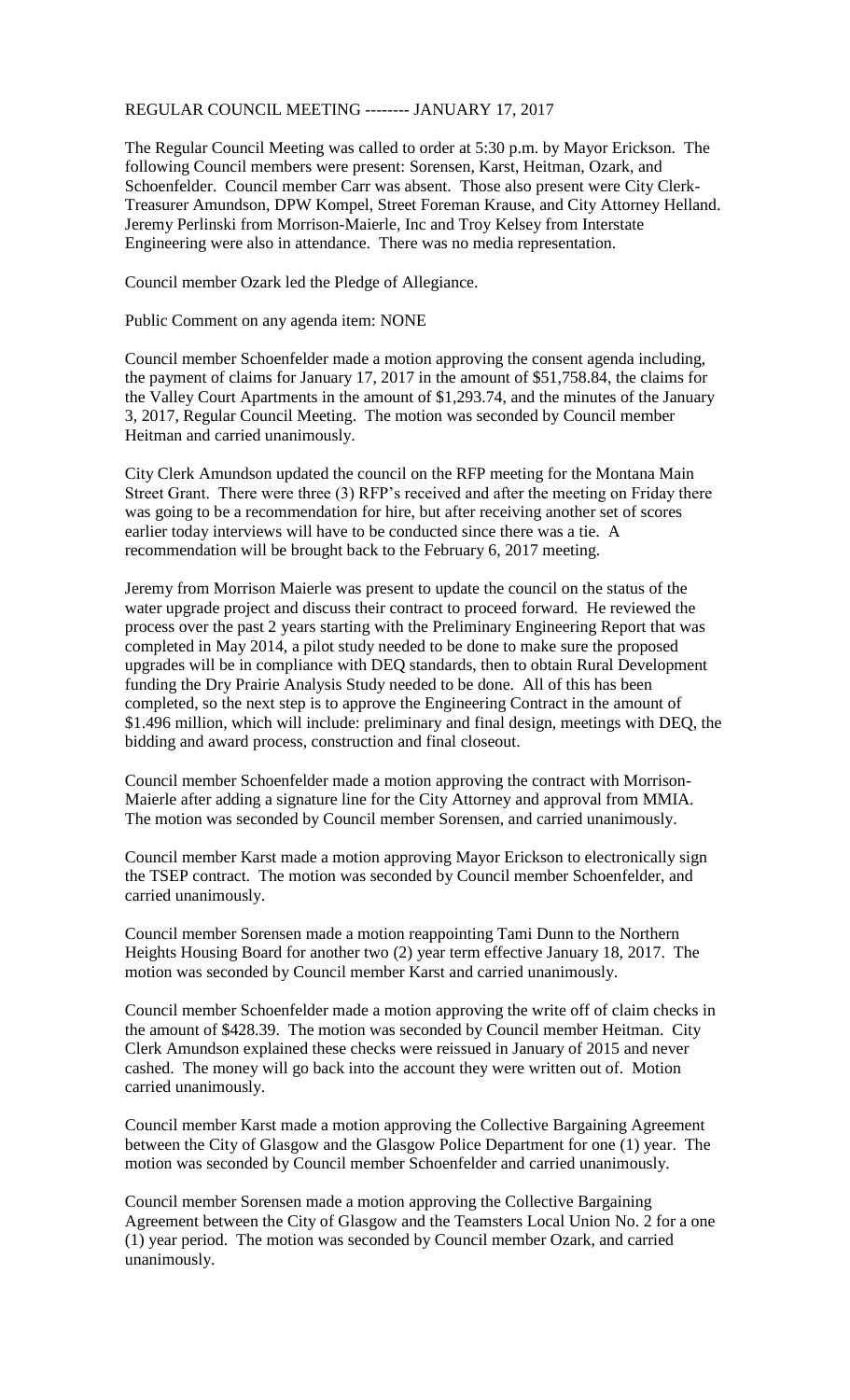Council member Karst made a motion approving the \$.35 raise for the non-bargaining employees and \$1.00 raise for the Utility Billing Clerk and City Clerk-Treasurer for the additional duties they have taken on in the past year. This was discussed at a workshop, but was never approved at a regular council meeting. The motion was seconded by Council member Sorensen, and carried unanimously.

Mayor Erickson introduced and offered for adoption **Resolution No. 2035** – A Resolution Determining the Salaries and Compensation of Elected and Appointed City Officers and All City Employees for the Fiscal Year 2016-2017; Revoking in Conflict Herewith; and Establishing an Effective Date for Salaries and Compensation. Council member Schoenfelder moved for the adoption of **Resolution No. 2035**. The motion was seconded by Council member Heitman; whereby **Resolution No. 2035** was unanimously adopted.

Mayor Erickson stated the council meetings in February will be Monday the  $6<sup>th</sup>$  and Tuesday the  $21<sup>st</sup>$  due to the President's Day Holiday.

## Old Business:

-Levee Safety Committee Report – None

- Update on GNDC noncompetitive grant – City Clerk Amundson mentioned there will be a conference call on Wednesday January 18 with GNDC and Jeanette from CDBG to discuss the next steps. She will report back at the next council meeting.

-Discussion on Street Maintenance charged to residents/business owners on 1<sup>st</sup> Street North – None

Committee Reports: There were no reports for Cemetery or Water. City Clerk Amundson stated a personnel meeting will have to be set to review some of the changes MMIA would like to see in our policy manual for the EPC endorsement. Mayor Erickson stated that on the agenda she would like to have the job evaluations of the department heads on there for the committee to review. City Clerk Amundson said that the FWP grant has been submitted to Beth and there are a couple of things she needs; her and Jory will work on getting that information to Beth. Mayor Erickson said she is helping the Library write a grant to the Soroptimist to purchase a black bench for the front of their building. Council member Karst said he will pass on the Fireworks Ordinances from other cities and towns from around the state to the police department.

## Department Head Reports:

Mayor Erickson said the meeting with the commissioners went well; they discussed the Risk Analysis and some levee issues. Tami Burke had talked with the Mayor about the Building Active Communities Initiative institute that will be held in Butte on May 16-18 and wanted to know if any council members would want to participate. Council member Schoenfelder would be interested in attending and the council thought it would be a positive addition for Tami to attend on behalf of the city. Mayor Erickson said there are a total of 14 participants current in the Adult Treatment Court Program.

Street Foreman Krause mentioned his department is moving snow on  $5<sup>th</sup>$  Ave and  $7<sup>th</sup>$  St North and hope to move it from  $3<sup>rd</sup>$  Avenue South and  $6<sup>th</sup>$  Street South this week.

City Clerk Amundson told the council that the RFP for auditing services is complete and she had given it to Doris at CHMS to review to make sure the basic audit needs are covered. She also mentioned the issues she is having with Valley Court reporting and having no response from RD with her questions.

DPW Kompel told the council he gave a short presentation at the Kiwanis meeting about the levee and he has recently completed a written safety program.